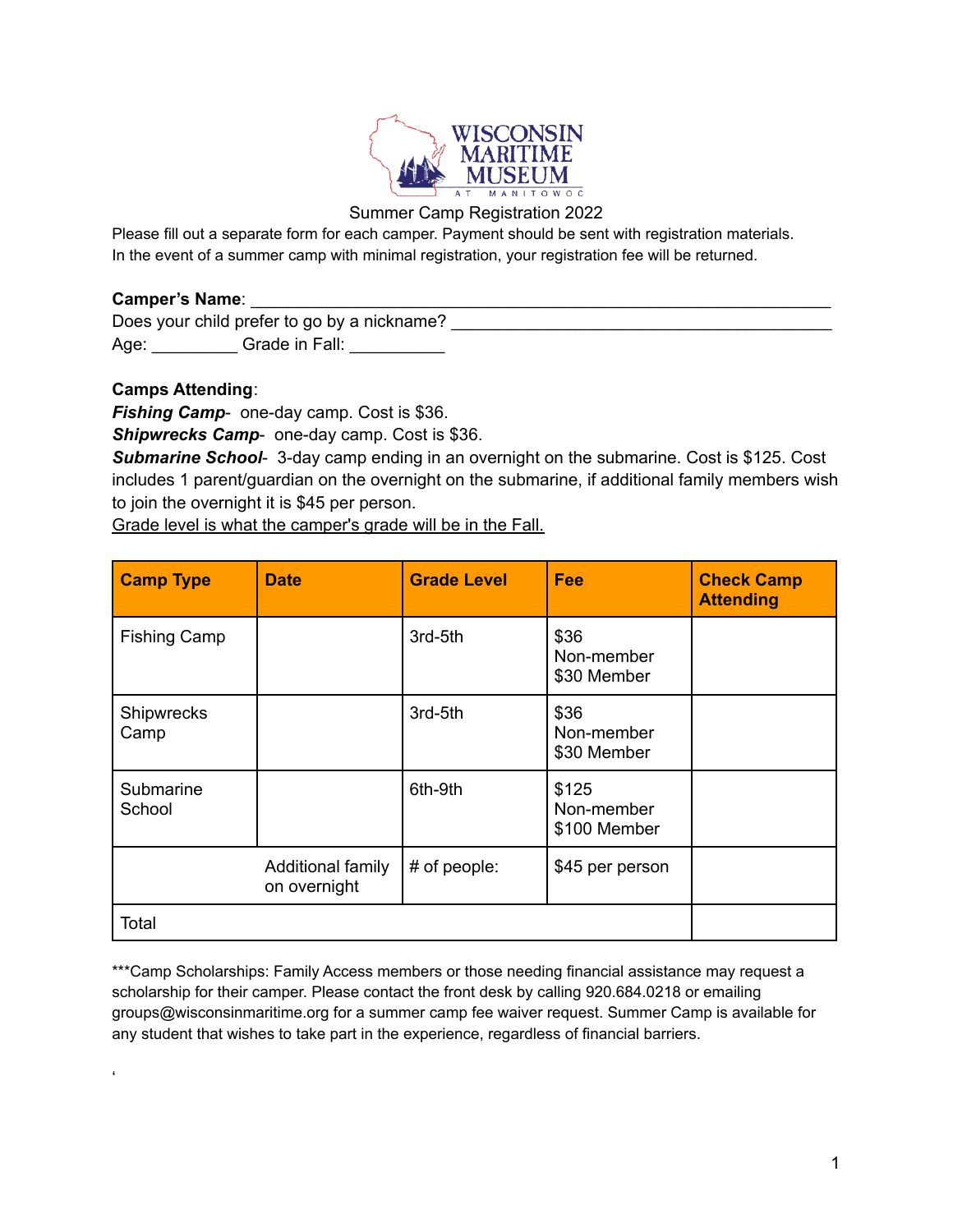Payment Options:

Email the completed form to [groups@wisconsinmaritime.org](mailto:groups@wisconsinmaritime.org) after which you will receive an emailed invoice that is payable online.

Or you can drop off at the museum or mail completed forms with full payment to Wisconsin Maritime Museum- Summer Camp Registration 75 Maritime Drive Manitowoc, WI 54220

You will receive a registration email when the payment is processed and a pre-camp email two weeks prior to camp from [groups@wisconsinmaritime.org.](mailto:groups@wisconsinmaritime.org)

If you have any questions or concerns, please email [groups@wisconsinmaritime.org](mailto:groups@wisconsinmaritime.org)

#### **Registration information**

| Is the camper a member of the Wisconsin Maritime Museum? Y    |  |
|---------------------------------------------------------------|--|
| What is the name on the Wisconsin Maritime Museum Membership? |  |

| Parent/Guardian Name: Manual Communication of the Communication of the Communication of the Communication of the Communication of the Communication of the Communication of the Communication of the Communication of the Comm |  |
|--------------------------------------------------------------------------------------------------------------------------------------------------------------------------------------------------------------------------------|--|
|                                                                                                                                                                                                                                |  |
|                                                                                                                                                                                                                                |  |
|                                                                                                                                                                                                                                |  |
|                                                                                                                                                                                                                                |  |
|                                                                                                                                                                                                                                |  |
| Emergency Contact (to be contacted if guardian can't be reached)                                                                                                                                                               |  |
|                                                                                                                                                                                                                                |  |
|                                                                                                                                                                                                                                |  |
|                                                                                                                                                                                                                                |  |
| Who is authorized to pick up the camper in addition to their parent or guardian named<br>above? A photo ID will be required at pick up                                                                                         |  |
|                                                                                                                                                                                                                                |  |
|                                                                                                                                                                                                                                |  |
|                                                                                                                                                                                                                                |  |
|                                                                                                                                                                                                                                |  |
|                                                                                                                                                                                                                                |  |
|                                                                                                                                                                                                                                |  |
| <b>Medical Concerns</b>                                                                                                                                                                                                        |  |
| ____Physical Handicaps ______Heart Problems ______Sensitivity to Sun                                                                                                                                                           |  |
| _____ADD/ADHD ______Asthma _____Diabetes _____Seizures                                                                                                                                                                         |  |
| ____Vegetarian ______Exercise Induced Difficulties                                                                                                                                                                             |  |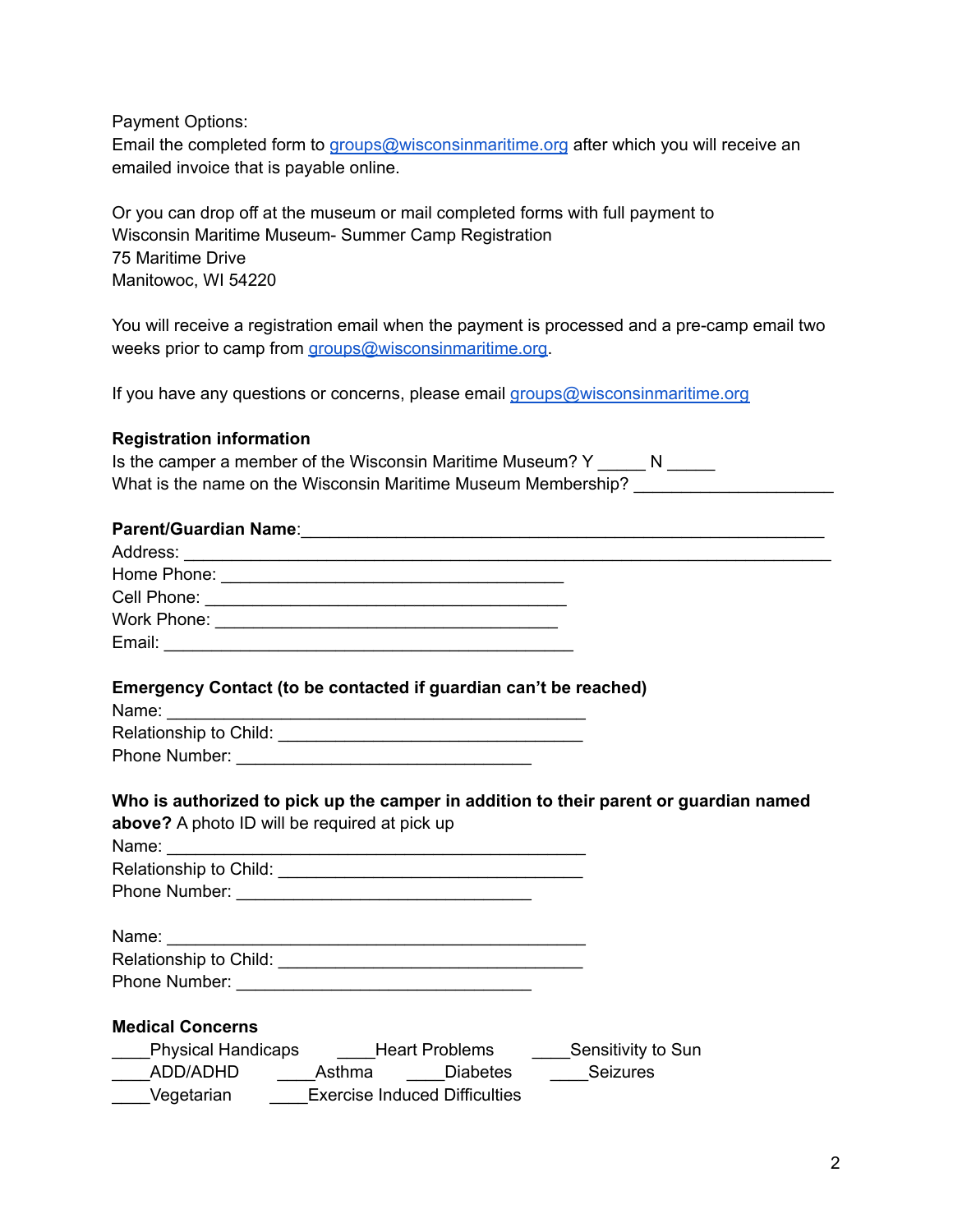Other Concerns (Physical or Behavioral) that we should know:

## **Allergies: Describe reactions and management instructions**

Insects/ Animals/Plants (list)

Food (list)

Medications (list)

Camper's additional needs:

Are there any activities from which your camper should be exempted from for health reasons? **Consent Statement**

\_\_\_\_\_\_\_\_\_\_\_\_\_\_\_\_\_\_\_\_\_\_\_\_\_\_\_\_\_\_\_\_\_\_\_\_\_\_\_\_\_\_\_\_\_\_\_\_\_\_\_\_\_\_\_\_\_\_\_\_\_\_\_\_\_\_\_\_\_\_\_\_\_\_\_\_ \_\_\_\_\_\_\_\_\_\_\_\_\_\_\_\_\_\_\_\_\_\_\_\_\_\_\_\_\_\_\_\_\_\_\_\_\_\_\_\_\_\_\_\_\_\_\_\_\_\_\_\_\_\_\_\_\_\_\_\_\_\_\_\_\_\_\_\_\_\_\_\_\_\_\_\_

\_\_\_\_\_\_\_\_\_\_\_\_\_\_\_\_\_\_\_\_\_\_\_\_\_\_\_\_\_\_\_\_\_\_\_\_\_\_\_\_\_\_\_\_\_\_\_\_\_\_\_\_\_\_\_\_\_\_\_\_\_\_\_\_\_\_\_\_\_\_\_\_\_\_\_

\_\_\_\_\_\_\_\_\_\_\_\_\_\_\_\_\_\_\_\_\_\_\_\_\_\_\_\_\_\_\_\_\_\_\_\_\_\_\_\_\_\_\_\_\_\_\_\_\_\_\_\_\_\_\_\_\_\_\_\_\_\_\_\_\_\_\_\_\_\_\_\_\_\_\_\_

\_\_\_\_\_\_\_\_\_\_\_\_\_\_\_\_\_\_\_\_\_\_\_\_\_\_\_\_\_\_\_\_\_\_\_\_\_\_\_\_\_\_\_\_\_\_\_\_\_\_\_\_\_\_\_\_\_\_\_\_\_\_\_\_\_\_\_\_\_\_\_\_\_\_\_\_

\_\_\_\_\_\_\_\_\_\_\_\_\_\_\_\_\_\_\_\_\_\_\_\_\_\_\_\_\_\_\_\_\_\_\_\_\_\_\_\_\_\_\_\_\_\_\_\_\_\_\_\_\_\_\_\_\_\_\_\_\_\_\_\_\_\_\_\_\_\_\_\_\_\_\_\_

I will not hold the Wisconsin Maritime Museum responsible in case of an injury resulting from my child's participation in a Summer Camp program, and give consent to my child being given emergency treatment by a physician or hospital as needed. I understand that during some camps food is shared with campers as a way to enhance the summer camp.

I give consent to allow my child to eat foods supplied. Yes No No

\_\_\_\_\_\_\_\_\_\_\_\_\_\_\_\_\_\_\_\_\_\_\_\_\_\_\_\_\_ \_\_\_\_\_\_\_\_\_\_\_\_\_

\_\_\_\_\_\_\_\_\_\_\_\_\_\_\_\_\_\_\_\_\_\_\_\_\_\_\_\_\_\_\_\_\_\_\_\_\_\_\_\_ \_\_\_\_\_\_\_\_\_\_\_\_\_

Parent/Guardian Signature Date

# **Waiver and Release of Liability**

I CERTIFY THAT I AM AWARE THAT THESE ACTIVITIES INVOLVE A CERTAIN LEVEL OF RISK NOT NORMALLY ENCOUNTERED, AND THAT I VOLUNTARILY ASSUME ALL RISKS ASSOCIATED WITH SUCH ACTIVITY. AS CONSIDERATION FOR BEING PERMITTED TO PARTICIPATE IN THIS ACTIVITY, I HEREBY VOLUNTARILY RELEASE THE WISCONSIN MARITIME MUSEUM, AND ANY AND ALL OF THE ORGANIZATIONS' OR CORPORATIONS' TRUSTEES, OFFICERS, EMPLOYEES, AGENTS & REPRESENTATIVES FROM ANY CLAIMS FOR PERSONAL INJURY OR PROPERTY DAMAGE ARISING OUT OF OR CONNECTED WITH MY OR MY CHILD'S/CHILDREN'S PARTICIPATION IN SAID ACTIVITY, WHETHER SUCH INJURY OR DAMAGE WAS CAUSED BY NEGLIGENCE OR OTHERWISE, & I HEREBY VOLUNTARILY WAIVE MY RIGHT TO MAKE A CLAIM AGAINST OR SUE FOR SUCH INJURY OR DAMAGE.

I have carefully read this Release of Liability Agreement & fully understand its contents. I am aware that by signing this document, I am releasing from liability the Wisconsin Maritime Museum and its trustees, officers, employees, and agents, jointly and severably; I sign this document of my own free will.